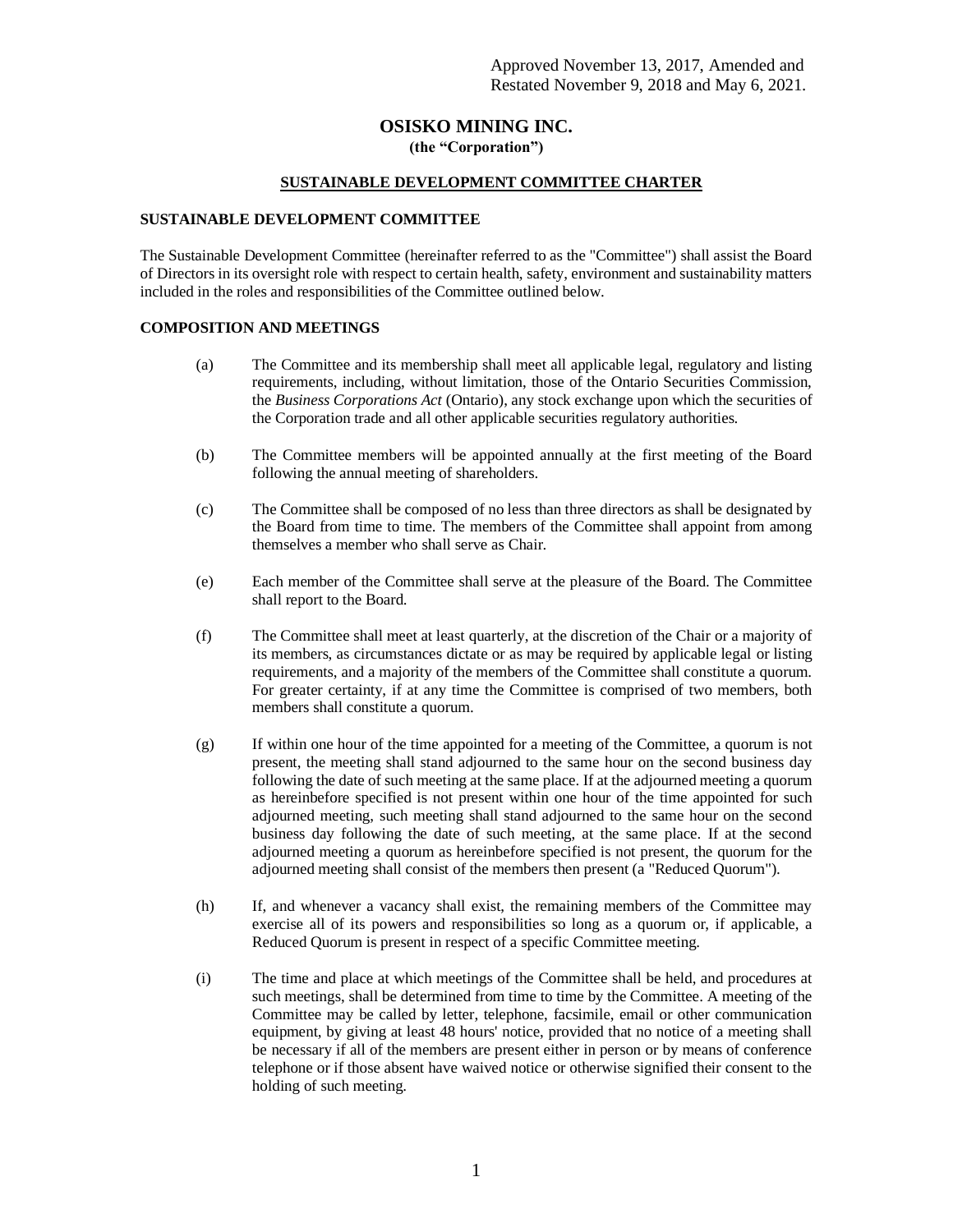Approved November 13, 2017, Amended and Restated November 9, 2018 and May 6, 2021.

- (j) Any member of the Committee may participate in the meeting of the Committee by means of conference telephone or other communication equipment, and the member participating in a meeting pursuant to this paragraph shall be deemed, for purposes hereof, to be present in person at the meeting.
- (k) The Committee shall keep minutes of its meetings, which shall be available for review by the Board at any time. The Committee may, from time to time, appoint any person who need not be a member, to act as a secretary at any meeting.
- (l) The Committee may invite such officers, directors and employees of the Corporation and its subsidiaries as it may see fit, from time to time, to attend at meetings of the Committee.
- (m) Any matters to be determined by the Committee shall be decided by a majority of votes cast at a meeting of the Committee called for such purpose; actions of the Committee may be taken by an instrument or instruments in writing signed by all of the members of the Committee, and such actions shall be effective as though they had been decided by a majority of votes cast at a meeting of the Committee called for such purpose. The Committee shall report its determinations to the Board at the next scheduled meeting of the Board, or earlier as the Committee deems necessary. All decisions or recommendations of the Committee shall require the approval of the Board prior to implementation.
- (n) The Board may at any time amend or rescind any of the provisions hereof, or cancel them entirely, with or without substitution.

### **SPECIFIC DUTIES**

The Committee responsibilities are as follows:

- **Health, Safety and Environment**(a) review and discuss with management the safety, health, environment and sustainability policies of the Corporation and, where appropriate, recommend revisions to those policies to the Board;
- (b) receive and review updates from management regarding the safety, health, environment and sustainability performance of the Corporation on behalf of the Board, to ensure that management is taking appropriate measures to comply with relevant laws and regulations concerning the Corporation's safety, health, environment and sustainability policies;
- (c) review and report to the Board on the results of any material safety, health, environment or sustainability incident at any of the Corporation's operations;
- (d) review and report to the Board on the results of any health, safety, environment and sustainability audits performed at any of the Corporation's operations;
- (e) review management's response to all health, safety, environment and sustainability audits and material incidents;
- (f) investigate, or cause to be investigated, material negative safety, health, environment or sustainability performance;
- (g) use the Committee's best efforts to make annual visits by at least one member of the Committee, to each of the Corporation's material projects, in order to review relevant safety, health, environment and sustainability objectives, procedures and performance;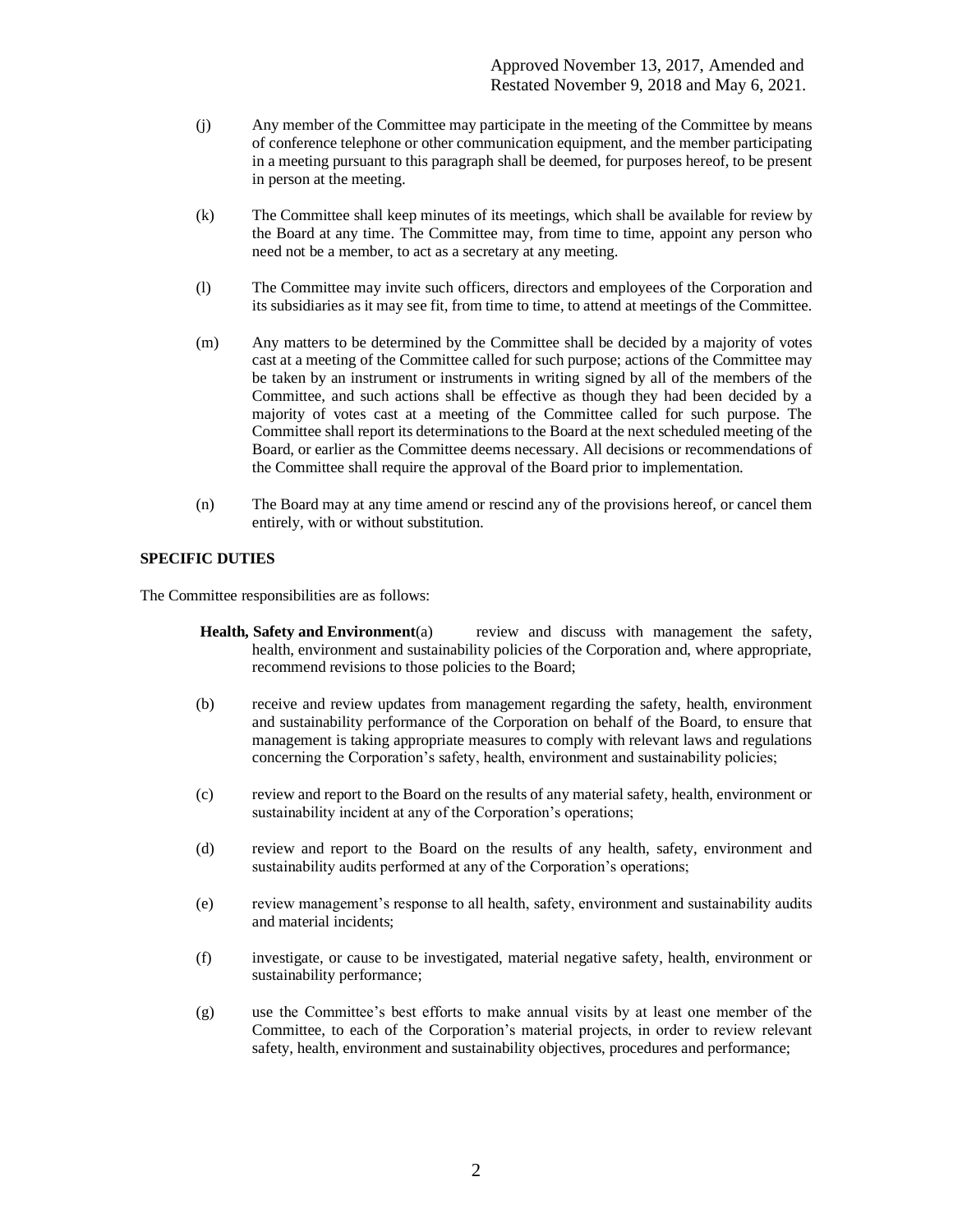- (h) periodically review and report to the Board on the sufficiency of the resources available for carrying out the Corporation's health, safety, environment and sustainability responsibilities and obligations;
- (i) periodically review and report to the Board on the safety, health, environment and sustainability risks associated with the Corporation's operations, and the procedures and plans designed to manage and mitigate those risks;
- (j) periodically review management's assessment of trends and the impact of proposed laws, regulations and voluntary codes or initiatives affecting safety, health, environment and sustainability matters; and
- (k) periodically review management's plans and actions with respect to sustainable development and support for communities within the area of the Corporation's operations.

### **Environmental, Social and Governance("ESG") Responsibility**

The Committee's responsibilities with respect to ESG matters will include:

- (a) ensuring management develops, adopts and implements social policies, programs, procedures and activities in communities where the Corporation conducts its business that are based consistent with industry best practice and are based on the Corporation's desire to be an industry leader;
- (b) receiving reports from management on the Corporation's ESG programs, including significant sustainable development, community relations and security policies and procedures;
- (c) satisfying itself that management of the Corporation monitors trends and reviews current and emerging issues in the corporate social responsibility field and evaluates the impact to theCorporation; and
- (d) receiving reports from management on the Corporation's corporate social responsibility performance to assess the effectiveness of the corporate social responsibility program.

In all cases, the Committee will, where appropriate, report to the Board and make recommendations to management of the Corporation and/or to the Board.

#### **Human Resources**

The Committee's responsibilities with respect to Human Resources shall include overseeing the implementation of the Corporation's recruitment and retention objectives and corporate culture strategies.

The Committee shall, where appropriate, report and make recommendations to the Board for approval.

#### **General Matters**

- (a) review the proposed disclosure in the Corporation's Annual Information Form of all safety, health, environment, social responsibility and sustainability matters, and make recommendations to the Board for approval thereof;
- (b) evaluate the function and performance of the Committee on an annual basis; and
- (c) develop an annual work plan that ensure that the Committee carries out its responsibilities.